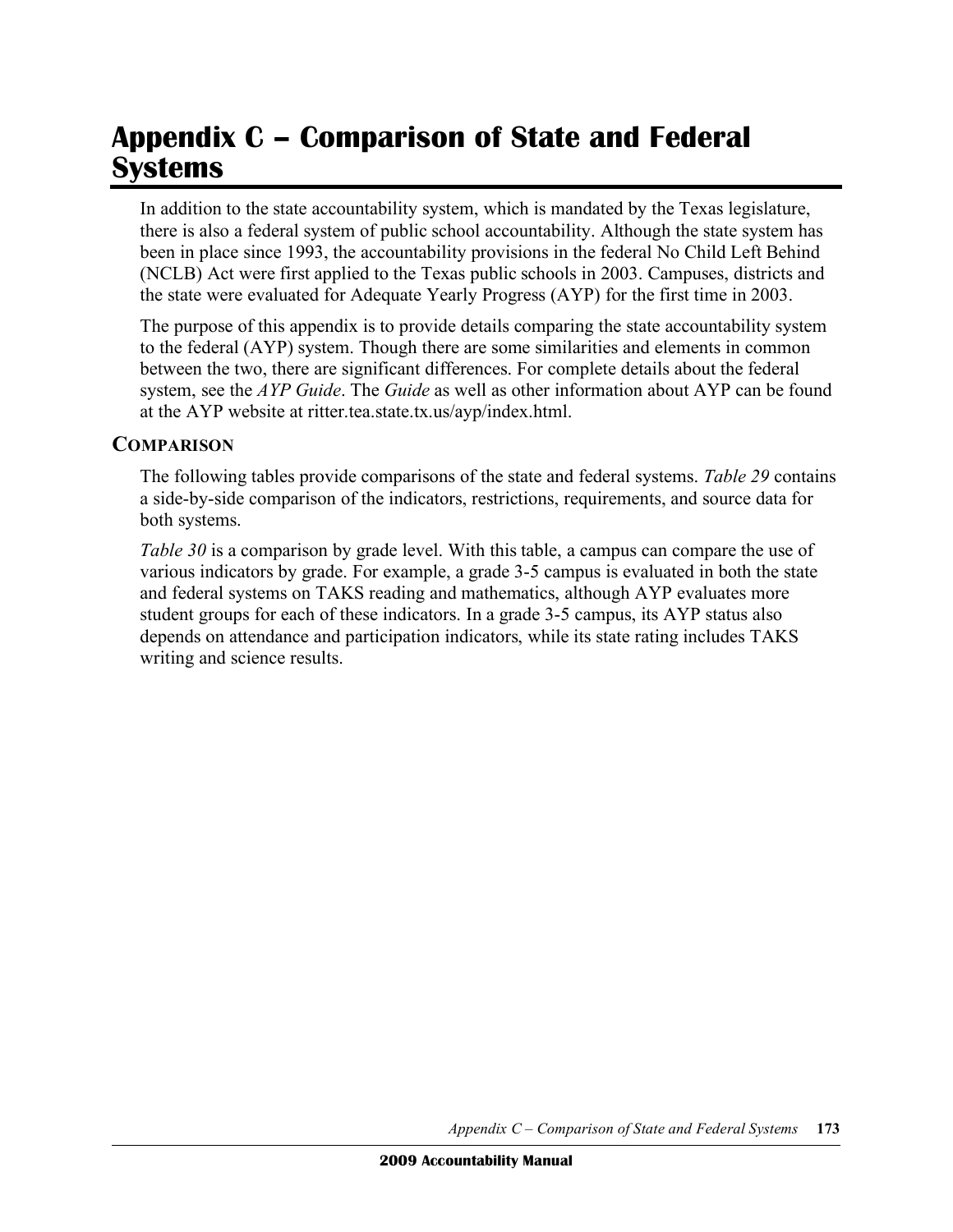|                                          | <b>State Accountability (Standard Procedures)</b>                                                                                                                                                                                                                                                                                                                                                                                                                              | <b>AYP</b>                                                                                                                                                                                                          |  |  |  |  |
|------------------------------------------|--------------------------------------------------------------------------------------------------------------------------------------------------------------------------------------------------------------------------------------------------------------------------------------------------------------------------------------------------------------------------------------------------------------------------------------------------------------------------------|---------------------------------------------------------------------------------------------------------------------------------------------------------------------------------------------------------------------|--|--|--|--|
| <b>TAKS</b>                              |                                                                                                                                                                                                                                                                                                                                                                                                                                                                                |                                                                                                                                                                                                                     |  |  |  |  |
| Subjects &<br>Standards                  | Reading/ELA*  Exemplary 90% / Recognized 75% / Acceptable 70%<br>Mathematics*  Exemplary 90% / Recognized 75% / Acceptable 55%<br>Writing  Exemplary 90% / Recognized 75% / Acceptable 70%<br>Social Studies  Exemplary 90% / Recognized 75% / Acceptable 70%<br>Science Exemplary 90% / Recognized 75% / Acceptable 50%<br>All values rounded to the nearest whole number.<br>*Includes cumulative pass rate for grades 3, 5 and 8 reading and grades 5 and 8<br>mathematics. | Reading/ELA*  Meets AYP 67%<br>Mathematics*  Meets AYP 58%<br>All values rounded to nearest whole number.<br>*Includes cumulative pass rate for grades 3 5, and<br>8 reading and grades 5 and 8 mathematics.        |  |  |  |  |
| Grades                                   | 3-11 (English); 3-6 (Spanish)                                                                                                                                                                                                                                                                                                                                                                                                                                                  | 3-8, and 10 (English); 3-6 (Spanish)                                                                                                                                                                                |  |  |  |  |
| <b>Student Groups</b>                    | <b>All Students</b><br>African American<br>Hispanic<br>White<br><b>Economically Disadvantaged</b>                                                                                                                                                                                                                                                                                                                                                                              | <b>All Students</b><br>African American<br>Hispanic<br>White<br><b>Economically Disadvantaged</b><br><b>Special Education</b><br>Limited English Proficient (LEP)                                                   |  |  |  |  |
| Minimum Size                             |                                                                                                                                                                                                                                                                                                                                                                                                                                                                                | All Students  Any (Special Analysis if small)<br>Student Groups  50/10%/200                                                                                                                                         |  |  |  |  |
| Improvement                              | To Acceptable: Has enough gain to meet Acceptable standard in 2 years.<br>To Recognized: At 70% - 74% and has gain to meet 75% standard in 2 years.<br>Note: TPM is not included in calculations                                                                                                                                                                                                                                                                               | 10% decrease in percent not passing<br><b>AND</b><br>must meet standard on other measure OR<br>show at least 0.1% improvement.                                                                                      |  |  |  |  |
| <b>Texas Projection</b><br>Measure (TPM) | Percent Meeting the TAKS Standard with TPM is evaluated to move to<br>Acceptable, Recognized, or Exemplary. May move only one level.                                                                                                                                                                                                                                                                                                                                           | AYP proficiency rate with TPM includes student<br>results that did not meet the passing standard but<br>are projected to meet the standard based on TPM.                                                            |  |  |  |  |
| <b>Mobility Adjustment</b>               | District and campus accountability subsets used.                                                                                                                                                                                                                                                                                                                                                                                                                               | District and campus accountability subsets<br>used.                                                                                                                                                                 |  |  |  |  |
| Pairing                                  | Paired with feeder campus (or district).                                                                                                                                                                                                                                                                                                                                                                                                                                       | Paired with feeder campus (or district) in<br>certain conditions.                                                                                                                                                   |  |  |  |  |
| <b>TAKS (Accommodated)</b>               |                                                                                                                                                                                                                                                                                                                                                                                                                                                                                |                                                                                                                                                                                                                     |  |  |  |  |
| Subjects & Grades                        | TAKS (Accommodated) for the following subjects & grades is combined with TAKS:<br>See TAKS section (above) for standards and groups.                                                                                                                                                                                                                                                                                                                                           | TAKS (Accommodated) (grades 3-8 and 10<br>only) is combined with TAKS and other<br>assessments by subject for performance and<br>participation.<br>See TAKS section (above)<br>for standards, subjects, and groups. |  |  |  |  |

## *Table 29: 2009 Comparison of State and Federal Accountability (AYP) by Indicator*

**174**

*Appendix*

*C –*

*Comparison*

*of State*

*and*

*Federal*

*Systems*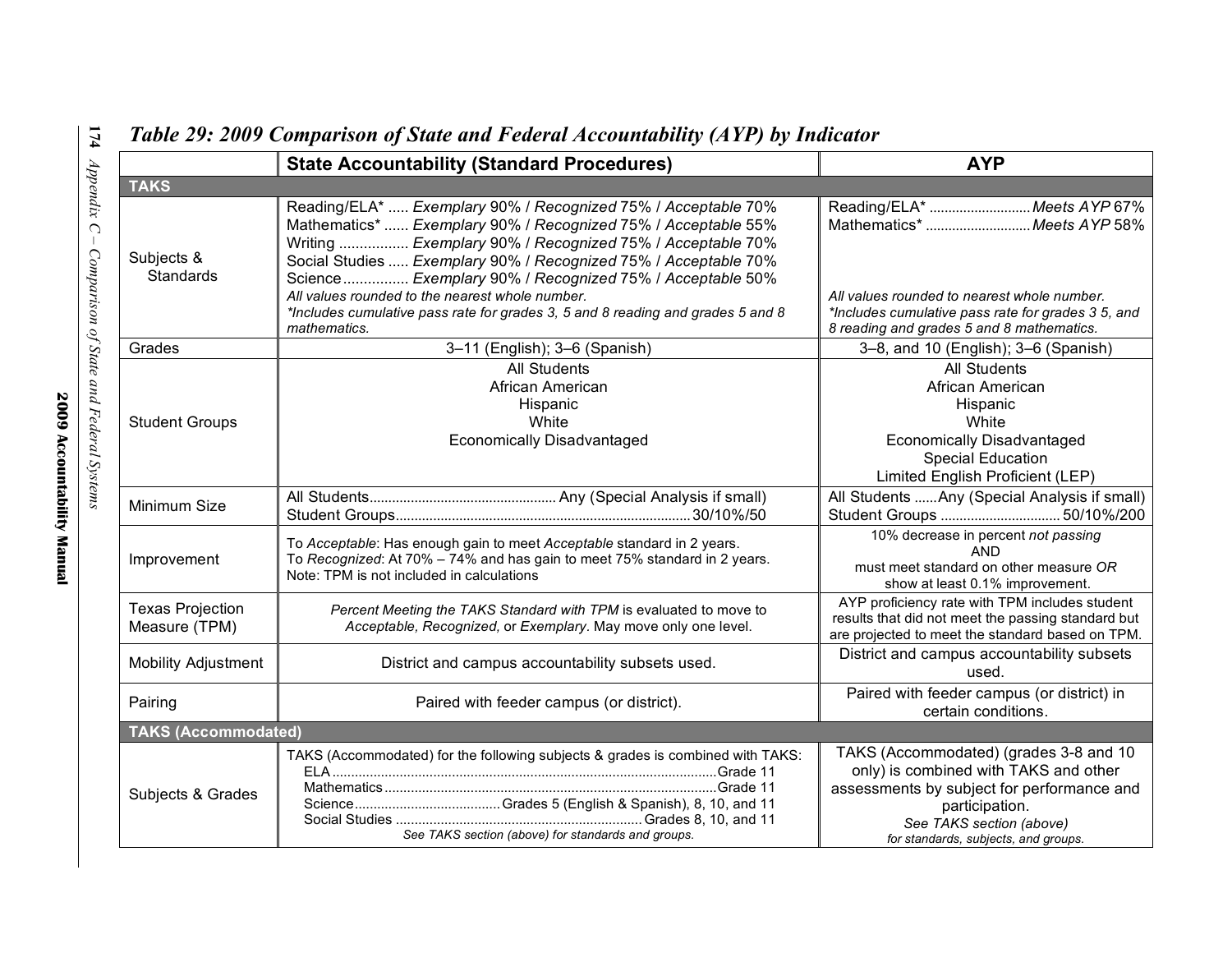|                                                                                                                       | <b>State Accountability (Standard Procedures)</b>                                                                                                                                                                                                                       | <b>AYP</b>                                                                                                                                                                                                                                                                               |  |  |  |  |  |  |
|-----------------------------------------------------------------------------------------------------------------------|-------------------------------------------------------------------------------------------------------------------------------------------------------------------------------------------------------------------------------------------------------------------------|------------------------------------------------------------------------------------------------------------------------------------------------------------------------------------------------------------------------------------------------------------------------------------------|--|--|--|--|--|--|
| <b>Other Assessments</b>                                                                                              |                                                                                                                                                                                                                                                                         |                                                                                                                                                                                                                                                                                          |  |  |  |  |  |  |
| <b>TELPAS Reading</b><br><b>TAKS LAT</b><br><b>TAKS-Modified</b><br><b>TAKS-Modified LAT</b><br><b>TAKS-Alternate</b> | N/A: Assessment not included for determining ratings.                                                                                                                                                                                                                   | Combined with<br>TAKS and TAKS (Accommodated) results by<br>subject for students not tested on<br>TAKS or TAKS (Accommodated)<br>for Performance and Participation.<br>Note: There is a cap on the number of students who can be<br>counted as <i>proficient</i> on TAKS-Alt and TAKS-M. |  |  |  |  |  |  |
| <b>Additional Assessment Features</b>                                                                                 |                                                                                                                                                                                                                                                                         |                                                                                                                                                                                                                                                                                          |  |  |  |  |  |  |
| Exceptions<br>to the Standard                                                                                         | Up to 4 TAKS exceptions allowed to move to Acceptable or<br>Recognized. One exception allowed to move to Exemplary. Number of<br>assessment measures evaluated, minimum performance floors, and<br>prior use determine eligibility. TPM not included included in floor. | N/A                                                                                                                                                                                                                                                                                      |  |  |  |  |  |  |
| Cap on Alternate<br>Assessments                                                                                       | N/A                                                                                                                                                                                                                                                                     | Cap on the number of students counted as<br>proficient on TAKS-Alt and TAKS-M.                                                                                                                                                                                                           |  |  |  |  |  |  |
| <b>Attendance Rate</b>                                                                                                |                                                                                                                                                                                                                                                                         |                                                                                                                                                                                                                                                                                          |  |  |  |  |  |  |
| Standard                                                                                                              |                                                                                                                                                                                                                                                                         | "Other Measure" for elementary and middle schools.<br>All values rounded to nearest one-tenth of a percent.                                                                                                                                                                              |  |  |  |  |  |  |
| <b>Student Groups</b>                                                                                                 |                                                                                                                                                                                                                                                                         | All Students only                                                                                                                                                                                                                                                                        |  |  |  |  |  |  |
| Minimum Size                                                                                                          | N/A: Used only for Gold Performance Acknowledgment                                                                                                                                                                                                                      | All Students 7,200 (40 students x 180 days)<br>Student Groups* 50/10%/200<br>* Student groups used only for performance gain.                                                                                                                                                            |  |  |  |  |  |  |
| Improvement                                                                                                           |                                                                                                                                                                                                                                                                         | At least 0.1% improvement.                                                                                                                                                                                                                                                               |  |  |  |  |  |  |
| <b>Completion Rate (grades 9-12)</b>                                                                                  |                                                                                                                                                                                                                                                                         |                                                                                                                                                                                                                                                                                          |  |  |  |  |  |  |
| <b>Standards</b>                                                                                                      | Grads+Continuers  Exemplary 95.0%/Recognized 85.0%/Acceptable 75.0%<br>All values rounded to nearest one-tenth of a percent.                                                                                                                                            | Graduate component only  70.0%<br>"Other Measure" for high schools and districts.<br>All values rounded to nearest one-tenth of a percent.                                                                                                                                               |  |  |  |  |  |  |
| <b>Student Groups</b>                                                                                                 | All Students, African American, Hispanic, White,<br><b>Economically Disadvantaged</b>                                                                                                                                                                                   | All Students only                                                                                                                                                                                                                                                                        |  |  |  |  |  |  |
| Minimum Size                                                                                                          | Student Groups At least 5 dropouts and 30/10%/50 in denominator                                                                                                                                                                                                         | * Student groups used only for safe harbor.                                                                                                                                                                                                                                              |  |  |  |  |  |  |
| Improvement                                                                                                           | To Acceptable: Has gain to meet 75.0% standard in 2 years<br>To Recognized: 75.0% - 84.9% and has gain to meet 85.0% standard in 2 yrs<br>Minimum Size (All Students and groups): At least 10 in prior year                                                             | At least 0.1% improvement                                                                                                                                                                                                                                                                |  |  |  |  |  |  |
| <b>High School</b><br>w/o completion rate                                                                             | N/A: Indicator not evaluated.                                                                                                                                                                                                                                           | N/A: Indicator not evaluated.                                                                                                                                                                                                                                                            |  |  |  |  |  |  |

## *Table 29: 2009 Comparison of State and Federal Accountability (AYP) by Indicator (continued)*

*Appendix C – Comparison of State and Federal Systems* **175**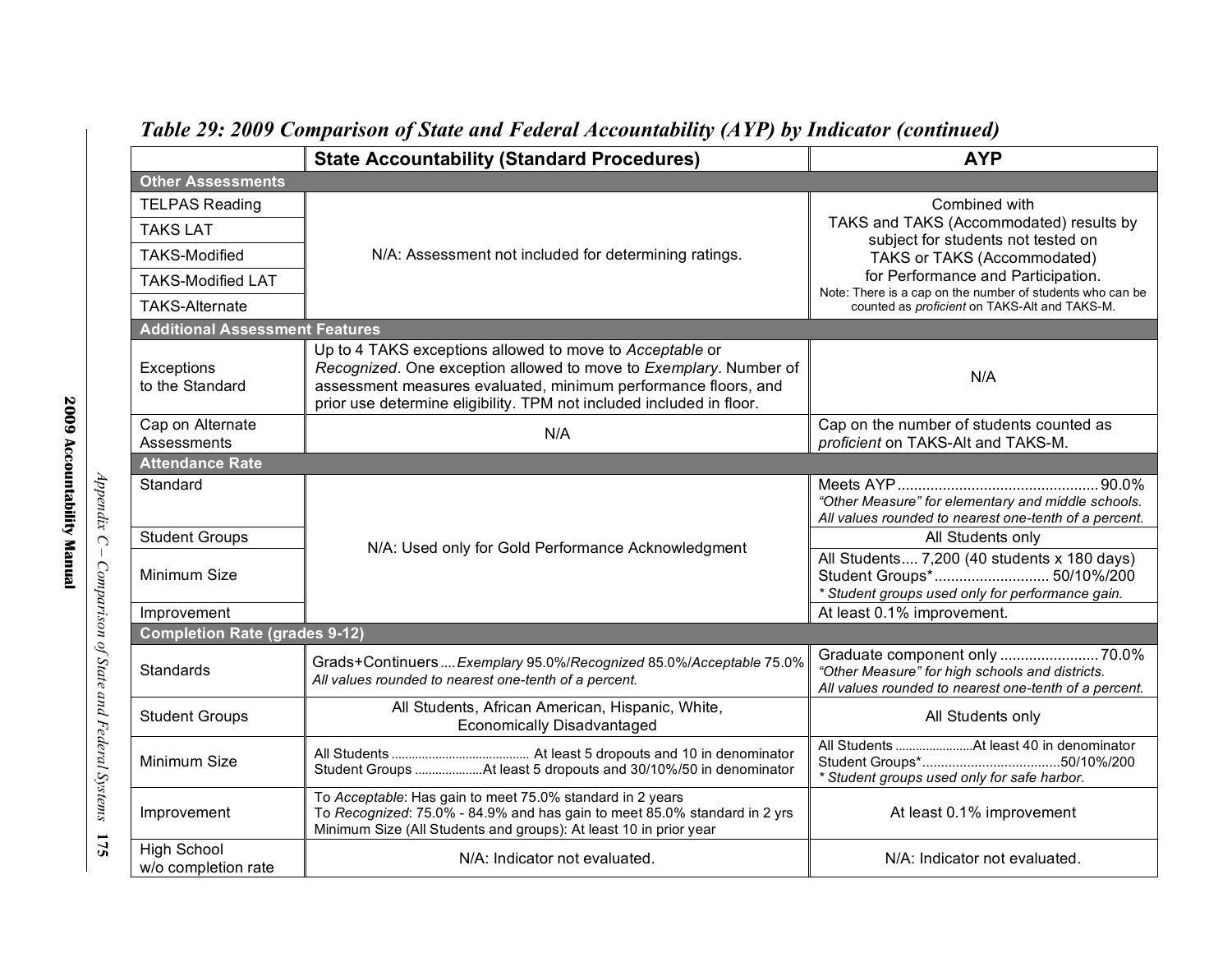|                                                            | <b>State Accountability (Standard Procedures)</b>                                                                                                                                                                             | <b>AYP</b>                                                                                                                                                                                                                                                                                                                                   |  |  |  |  |  |
|------------------------------------------------------------|-------------------------------------------------------------------------------------------------------------------------------------------------------------------------------------------------------------------------------|----------------------------------------------------------------------------------------------------------------------------------------------------------------------------------------------------------------------------------------------------------------------------------------------------------------------------------------------|--|--|--|--|--|
| <b>Annual Dropout Rate (grades 7-8)</b>                    |                                                                                                                                                                                                                               |                                                                                                                                                                                                                                                                                                                                              |  |  |  |  |  |
| <b>Standards</b>                                           | Grades 7-8Exemplary, Recognized, & Acceptable  ≤ 2.0%<br>All values rounded to one-tenth.                                                                                                                                     | N/A: Indicator not evaluated.                                                                                                                                                                                                                                                                                                                |  |  |  |  |  |
| <b>Student Groups</b>                                      | All Students, African American, Hispanic, White,<br><b>Economically Disadvantaged</b>                                                                                                                                         |                                                                                                                                                                                                                                                                                                                                              |  |  |  |  |  |
| Minimum Size                                               | Student Groups  At least 5 dropouts and 30/10%/50 in denominator                                                                                                                                                              |                                                                                                                                                                                                                                                                                                                                              |  |  |  |  |  |
| Improvement                                                | To Acceptable, Recognized or Exemplary:<br>If rate has declined enough to meet the 2.0% standard in 2 years.<br>Minimum Size (All Students and groups): At least 10 in prior year.                                            |                                                                                                                                                                                                                                                                                                                                              |  |  |  |  |  |
| Middle School<br>w/o dropout rate                          | N/A: Indicator not evaluated.                                                                                                                                                                                                 |                                                                                                                                                                                                                                                                                                                                              |  |  |  |  |  |
|                                                            | <b>Participation Rate: Reading/ELA &amp; Mathematics</b>                                                                                                                                                                      |                                                                                                                                                                                                                                                                                                                                              |  |  |  |  |  |
| Standard                                                   |                                                                                                                                                                                                                               | Tested at campus/district  95%<br>All values rounded to nearest whole number.                                                                                                                                                                                                                                                                |  |  |  |  |  |
| <b>Student Groups</b>                                      | N/A: Indicator not evaluated.<br>Monitoring interventions may occur with excessive absences.                                                                                                                                  | All Students, African American, Hispanic,<br>White, Economically Disadvantaged, Special<br>Education, Limited English Proficient (LEP)                                                                                                                                                                                                       |  |  |  |  |  |
| Minimum Size                                               |                                                                                                                                                                                                                               | All Students  At least 40 in denominator<br>Student Groups 50/10%/200                                                                                                                                                                                                                                                                        |  |  |  |  |  |
| <b>Other Campus and District Situations</b>                |                                                                                                                                                                                                                               |                                                                                                                                                                                                                                                                                                                                              |  |  |  |  |  |
| <b>Registered Alternative</b><br><b>Education Campuses</b> | Rated under Alternative Education Accountability (AEA) Procedures.                                                                                                                                                            | Evaluated under same criteria as regular<br>campuses.                                                                                                                                                                                                                                                                                        |  |  |  |  |  |
| <b>Charter Operators</b>                                   | Evaluated under same criteria as regular districts.*<br>* Charter Operators may be rated under AEA Procedures.                                                                                                                | Evaluated under same criteria as regular<br>districts.                                                                                                                                                                                                                                                                                       |  |  |  |  |  |
| <b>Charter Schools</b>                                     | Evaluated under same criteria as regular campuses.<br>(Charter schools are not paired.)                                                                                                                                       | Evaluated under same criteria as regular<br>campuses.                                                                                                                                                                                                                                                                                        |  |  |  |  |  |
| <b>New Campuses</b>                                        | All campuses (established or new) are rated.                                                                                                                                                                                  | New campuses are not evaluated.                                                                                                                                                                                                                                                                                                              |  |  |  |  |  |
| <b>Additional District</b><br>Requirements                 | . Must have no Unacceptable campuses to be Exemplary or Recognized.<br>• Must meet Underreported Student standards to be Exemplary or<br>Recognized.                                                                          | No additional district requirements.                                                                                                                                                                                                                                                                                                         |  |  |  |  |  |
| Hurricane Ike<br>Provision                                 | . Eligible districts and campuses receive rating of Not Rated: Other if certain<br>circumstances are met.<br>• Assessment results for students displaced due to hurricane are excluded<br>from TAKS accountability indicator. | · Eligible districts and campuses are not evaluated<br>on reading and mathematics indicators if certain<br>circumstances are met.<br>• Displaced students are included in AYP<br>calculations. If districts and campuses miss AYP<br>solely due to displaced students, a delay provision<br>is applied to their school improvement timeline. |  |  |  |  |  |

*Table 29: 2009 Comparison of State and Federal Accountability (AYP) by Indicator (continued)*

**176**

*Appendix*

*C –*

*Comparison*

*of State*

*and*

*Federal*

*Systems*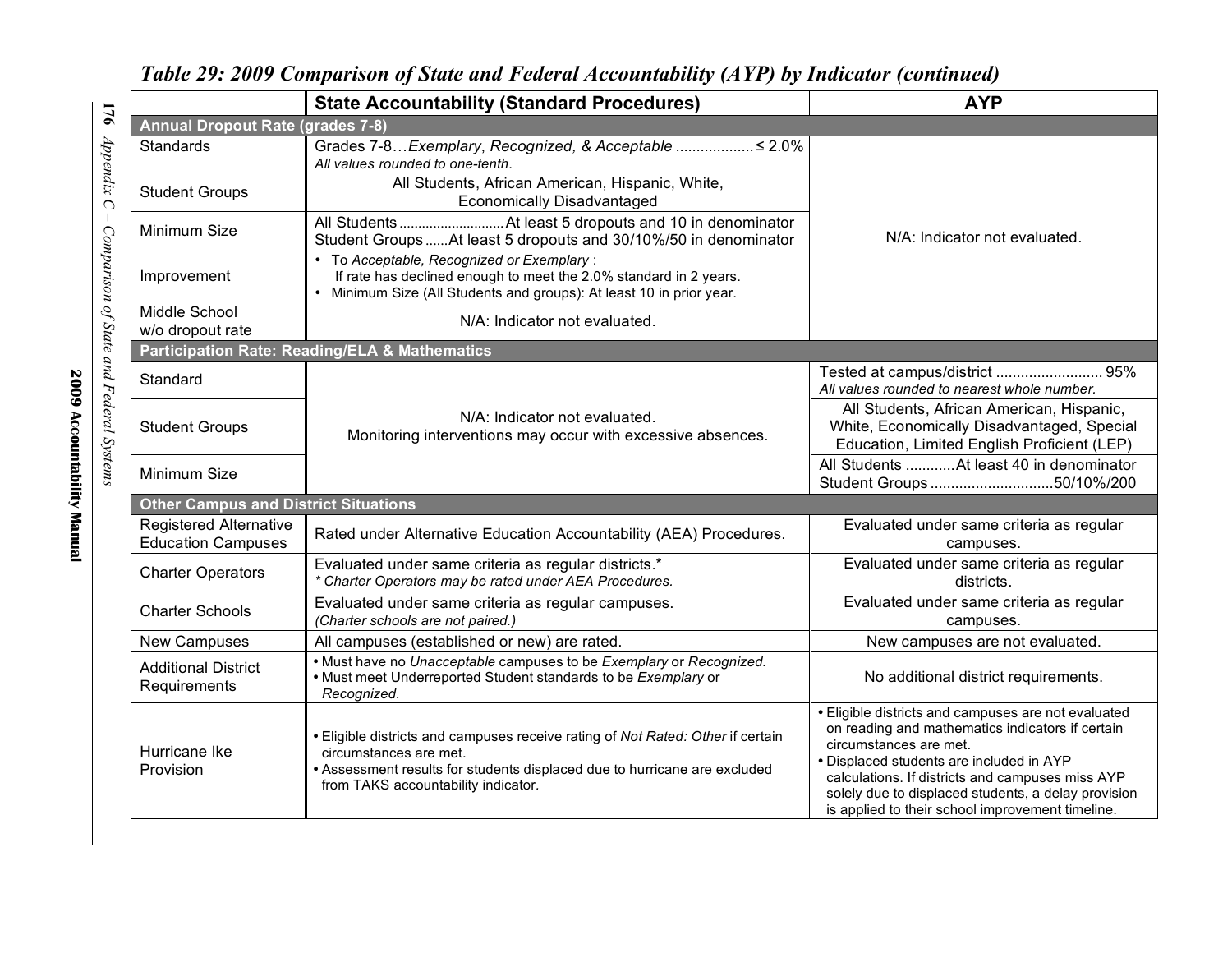|                   |                     | <sup>T</sup> Reading    | <sup>†</sup> Math       | <b>Writing</b> | <b>Social</b><br><b>Studies</b> | <b>Science</b>     | $*HS$<br>Completion | Annual<br><b>Dropout</b> | <b>Attendance</b> | Participation    |                  |
|-------------------|---------------------|-------------------------|-------------------------|----------------|---------------------------------|--------------------|---------------------|--------------------------|-------------------|------------------|------------------|
|                   |                     | <b>ELA</b>              |                         |                |                                 |                    |                     |                          |                   | Read/ELA         | <b>Math</b>      |
| Grade 1¥          | All Students        |                         |                         |                |                                 |                    |                     |                          | <b>AYP</b>        |                  |                  |
|                   | AA/H/W/ED*          |                         |                         |                |                                 |                    |                     |                          |                   |                  |                  |
|                   | Special Ed & LEP    |                         |                         |                |                                 |                    |                     |                          |                   |                  |                  |
| Grade 2¥          | All Students        |                         |                         |                |                                 |                    |                     |                          | <b>AYP</b>        |                  |                  |
|                   | AA/H/W/ED*          |                         |                         |                |                                 |                    |                     |                          |                   |                  |                  |
|                   | Special Ed & LEP    |                         |                         |                |                                 |                    |                     |                          |                   |                  |                  |
| S<br>Grade        | <b>All Students</b> | AYP <sup>#</sup> /State | AYP <sup>#</sup> /State |                |                                 |                    |                     |                          | <b>AYP</b>        | AYP <sup>‡</sup> | AYP <sup>‡</sup> |
|                   | AA/H/W/ED*          | AYP <sup>#</sup> /State | $AYP^{\dagger}$ /State  |                |                                 |                    |                     |                          |                   | AYP <sup>‡</sup> | AYP <sup>‡</sup> |
|                   | Special Ed & LEP    | AYP <sup>T</sup>        | AYP <sup>T</sup>        |                |                                 |                    |                     |                          |                   | AYP <sup>T</sup> | AYP <sup>T</sup> |
| 4<br><b>Grade</b> | <b>All Students</b> | AYP <sup>#</sup> /State | AYP <sup>#</sup> /State | <b>State</b>   |                                 |                    |                     |                          | <b>AYP</b>        | AYP <sup>T</sup> | AYP <sup>‡</sup> |
|                   | AA/H/W/ED*          | AYP <sup>#</sup> /State | AYP <sup>#</sup> /State | <b>State</b>   |                                 |                    |                     |                          |                   | AYP <sup>‡</sup> | AYP <sup>‡</sup> |
|                   | Special Ed & LEP    | AYP <sup>‡</sup>        | AYP <sup>‡</sup>        |                |                                 |                    |                     |                          |                   | AYP <sup>‡</sup> | AYP <sup>†</sup> |
| မာ                | All Students        | AYP <sup>+</sup> /State | AYP <sup>#</sup> /State |                |                                 | State <sup>#</sup> |                     |                          | <b>AYP</b>        | AYP <sup>T</sup> | AYP <sup>‡</sup> |
| Grade             | AA/H/W/ED*          | AYP <sup>#</sup> /State | AYP <sup>#</sup> /State |                |                                 | State <sup>#</sup> |                     |                          |                   | AYP <sup>‡</sup> | AYP <sup>‡</sup> |
|                   | Special Ed & LEP    | AYP <sup>‡</sup>        | AYP <sup>‡</sup>        |                |                                 |                    |                     |                          |                   | AYP <sup>†</sup> | AYP <sup>‡</sup> |
| $\bullet$         | All Students        | AYP <sup>‡</sup> /State | AYP <sup>#</sup> /State |                |                                 |                    |                     |                          | <b>AYP</b>        | AYP <sup>T</sup> | AYP <sup>‡</sup> |
| Grade             | AA/H/W/ED*          | AYP <sup>#</sup> /State | AYP <sup>#</sup> /State |                |                                 |                    |                     |                          |                   | AYP <sup>‡</sup> | AYP <sup>‡</sup> |
|                   | Special Ed & LEP    | AYP <sup>‡</sup>        | AYP <sup>‡</sup>        |                |                                 |                    |                     |                          |                   | AYP <sup>‡</sup> | AYP <sup>‡</sup> |
|                   | All Students        | AYP <sup>T</sup> /State | AYP <sup>T</sup> /State | <b>State</b>   |                                 |                    |                     | <b>State</b>             | <b>AYP</b>        | $AYP^T$          | AYP <sup>T</sup> |
| Grade 7           | AA/H/W/ED*          | AYP <sup>#</sup> /State | AYP <sup>+</sup> /State | <b>State</b>   |                                 |                    |                     | <b>State</b>             |                   | AYP <sup>‡</sup> | AYP <sup>T</sup> |
|                   | Special Ed & LEP    | AYP <sup>‡</sup>        | AYP <sup>‡</sup>        |                |                                 |                    |                     |                          |                   | AYP <sup>‡</sup> | AYP <sup>‡</sup> |
| $\infty$          | <b>All Students</b> | AYP <sup>#</sup> /State | AYP <sup>#</sup> /State |                | State <sup>†</sup>              | State <sup>#</sup> |                     | <b>State</b>             | <b>AYP</b>        | $AYP^{\ddagger}$ | $AYP+$           |
| Grade             | AA/H/W/ED*          | AYP <sup>#</sup> /State | AYP <sup>#</sup> /State |                | State <sup>#</sup>              | State <sup>#</sup> |                     | <b>State</b>             |                   | $AYP+$           | $AP^{\ddagger}$  |
|                   | Special Ed & LEP    | AYP <sup>‡</sup>        | AYP <sup>‡</sup>        |                |                                 |                    |                     |                          |                   | AYP <sup>‡</sup> | AYP <sup>T</sup> |
| ၜ                 | <b>All Students</b> | <b>State</b>            | <b>State</b>            |                |                                 |                    | AYP/State           |                          |                   |                  |                  |
| Grade             | AA/H/W/ED*          | <b>State</b>            | <b>State</b>            |                |                                 |                    | <b>State</b>        |                          |                   |                  |                  |
|                   | Special Ed & LEP    |                         |                         |                |                                 |                    |                     |                          |                   |                  |                  |
| Grade 10          | <b>All Students</b> | AYP <sup>#</sup> /State | AYP <sup>#</sup> /State |                | State <sup>‡</sup>              | State <sup>#</sup> | AYP/State           |                          |                   | AYP <sup>‡</sup> | AYP <sup>‡</sup> |
|                   | AA/H/W/ED*          | AYP <sup>#</sup> /State | AYP <sup>#</sup> /State |                | State <sup>#</sup>              | State <sup>#</sup> | <b>State</b>        |                          |                   | AYP <sup>‡</sup> | AYP <sup>‡</sup> |
|                   | Special Ed & LEP    | AYP <sup>‡</sup>        | AYP <sup>‡</sup>        |                |                                 |                    |                     |                          |                   | AYP <sup>‡</sup> | AYP <sup>‡</sup> |
| Grade 11          | All Students        | State <sup>#</sup>      | State <sup>#</sup>      |                | State <sup>#</sup>              | State <sup>#</sup> | AYP/State           |                          |                   |                  |                  |
|                   | AA/H/W/ED*          | State <sup>#</sup>      | State <sup>#</sup>      |                | State <sup>#</sup>              | State <sup>#</sup> | <b>State</b>        |                          |                   |                  |                  |
|                   | Special Ed & LEP    |                         |                         |                |                                 |                    |                     |                          |                   |                  |                  |
|                   | All Students        |                         |                         |                |                                 |                    | AYP/State           |                          |                   |                  |                  |
| Grade 12¥         | AA/H/W/ED*          |                         |                         |                |                                 |                    | <b>State</b>        |                          |                   |                  |                  |
|                   | Special Ed & LEP    |                         |                         |                |                                 |                    |                     |                          |                   |                  |                  |

### *Table 30: 2009 Grade Level Comparison of State (Standard Procedures) and Federal Accountability*

\* AA/H/W/ED refers to the student groups African American, Hispanic, White, and Economically Disadvantaged.

\*\* High School Completion is defined differently for AYP: Under AYP, the *Graduate* component of the Completion Rate is used, which includes only diploma recipients.

¥ Schools are paired when they do not have grades tested. The use of paired data differs between the two systems.

† Performance on TAKS reading/ELA and math include slightly different groups of students for AYP: Minimum size for student groups in AYP is 50/10%/200; for state accountability it is 30/10%/50. Also AYP includes TAKS-M and TAKS-Alt results for reading/ELA and math while state accountability does not.

‡ Includes TAKS (Accommodated).

*Appendix*

*C –*

*Comparison*

*of State*

*and*

*Federal*

*Systems*

**177**